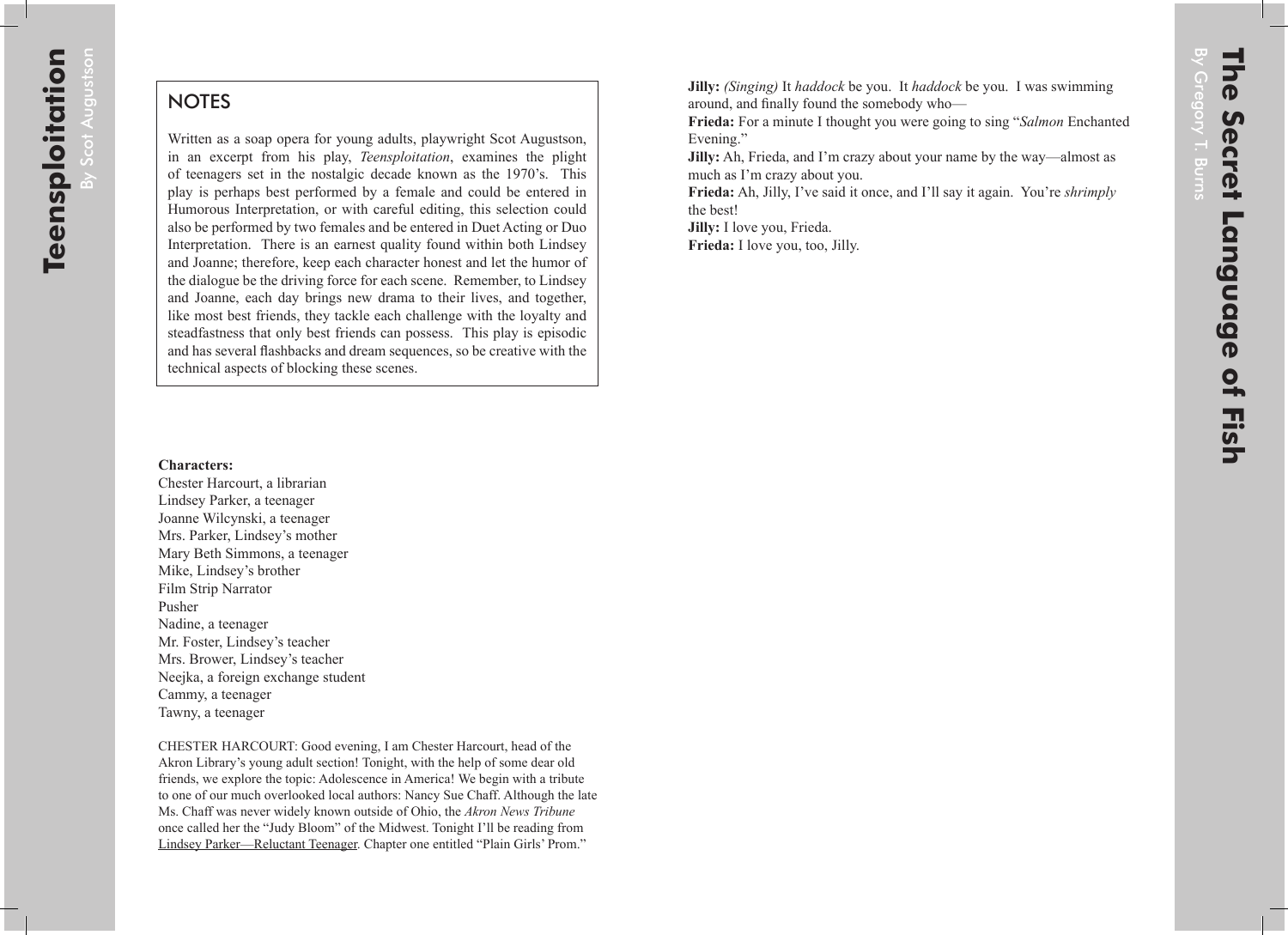LINDSEY: Hey, Joanne. JOANNE: Hey, Lindsey. LINDSEY: What's wrong Joanne? JOANNE: Oh, you know. All the girls in Home-Ec were talking about how much fun they were going to have at the prom. LINDSEY: Yeah, I know what you mean. It's like this whole school has gone prom crazy! Prom, prom, prom. That's all people talk about! And the poster is everywhere you look! With it's stupid theme "Enchantment under the Sea." Stupid. JOANNE: Yeah. It's not easy being a plain girl this time of year. LINDSEY: Only stupid girls who wear tight sweaters and whose mom lets 'em wear make up get asked to prom! JOANNE: Like stupid Mary Beth Simmons! LINDSEY: Joanne! How could you! We swore we wouldn't mention that name! Does swearing mean nothing to you? JOANNE: I'm sorry, Lindsey. Let's not fight! LINDSEY: Hey Joanne! I just had an idea. JOANNE: What is it, Lindsey? LINDSEY: Let's have our own prom. JOANNE: Our own prom? LINDSEY: Yeah! We'll have Plain Girls' Prom! It'll be fun.

CHESTER HARCOURT: Next Saturday at eight. The Parker house.

MRS. PARKER: Oh Lindsey! You're all dressed up. Special occasion? LINDSEY: Mother! I told you like six times! Joanne's coming over and—you know. MRS. PARKER: Oh, right. You're having your little thing. LINDSEY: We're having Plain Girls' Prom! MRS. PARKER: Oh honey, do you have to call it that? LINDSEY: Mother! MRS. PARKER: *(Sighs)* I'll be in the den if you need me. LINDSEY: I'm sure we won't need you, Mother. *(Knock)* JOANNE: Hey, Lindsey. How are you? LINDSEY: Hey, Joanne. I just got the third degree from my mother; who I think has a drinking problem! JOANNE: Oh no, Lindsey! Is she drunk sometimes? LINDSEY: Oh, Joanne! Don't you pay *any* attention in Health class? You don't have to be drunk to have a drinking problem. JOANNE: I'm sorry, Lindsey. Let's not fight. LINDSEY: Let's go to my room. *(In Lindsey's room)* JOANNE: I like how you've decorated your room for Plain Girls' Prom. It's very…uh, special. LINDSEY: Thanks. JOANNE: I brought my date. He's in my pocket. LINDSEY: Your pocket?